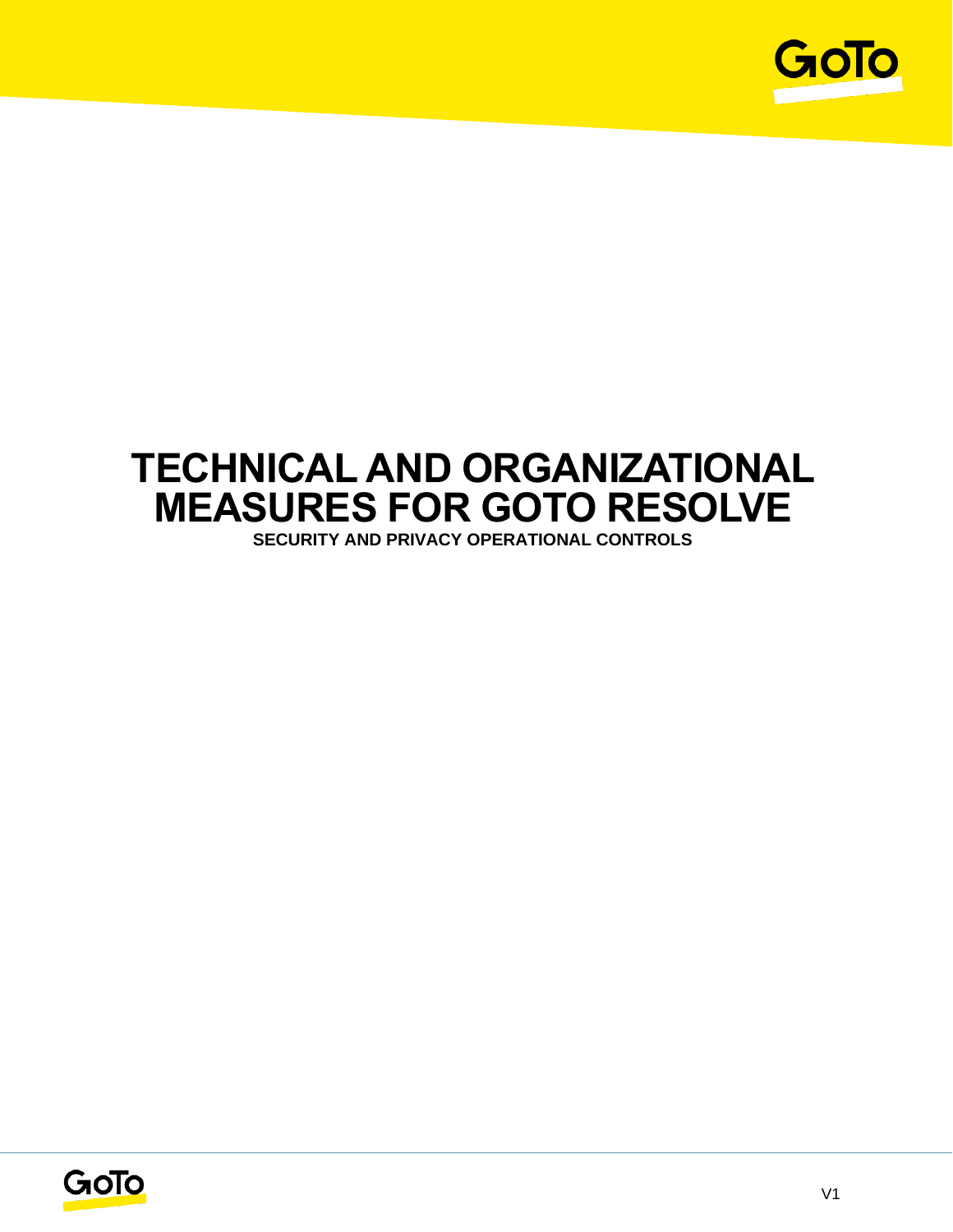## 1 Products and Services

This document highlights the technical and organizational measures (TOMs) to ensure privacy and security of the GoTo Resolve infrastructure and communications channels.

GoTo Resolve enables IT and support professionals to deliver remote support to computers, servers and mobile devices with remote view, remote control or camera share from a web-based or desktop agent console. GoTo Resolve employs robust data security measures to defend against both passive and active attacks.

## 2 Product Architecture

GoTo Resolve uses an application service provider (ASP) model designed to provide secure operations while integrating with a company's existing network and security infrastructure. Its architecture is designed for optimal performance, reliability and scalability. GoTo Resolve leverages Amazon Web Services and Microsoft Azure cloud resources to provide scalable, highly available solution with no single point of failure. GoTo Resolve uses backup systems hosted in multiple regions to ensure continued operation of application processes in the event of a heavy load or system failure.

## 2.1 Communications Architecture

The GoTo Resolve communications architecture is summarized in the figure below.



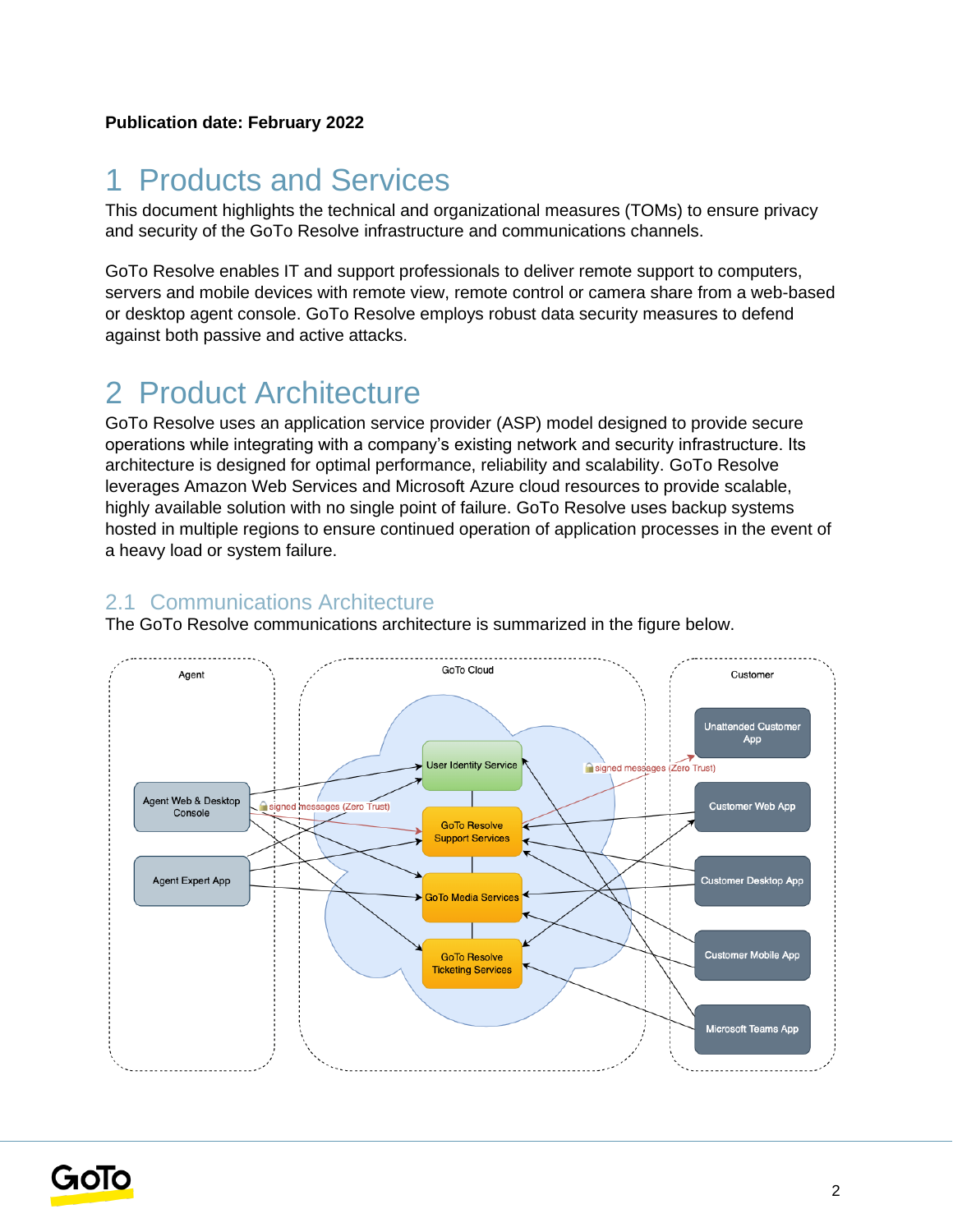Agent authentication utilizes the GoTo User Identity Service. Communication between participants in a GoTo Resolve session occurs via an overlay networking stack that logically sits on top of the conventional UDP and TCP/IP. This network is provided by the GoTo Resolve Service and Media Service hosted by Amazon Web Services and Microsoft Azure. GoTo Resolve session participants (Agent Web Console, Agent Desktop Console and Customer Endpoints) communicate with GoTo Resolve Service and Media Service using outbound TCP connections on port 443 or UDP port 15000, depending on availability. Because GoTo Resolve is a web-based service, participants can be located nearly anywhere on the Internet — at a remote office, at home, at a business center or connected to another company's network.

## 2.2 Agent Desktop Console

The agents can use the Agent Web Console or the installable Agent Desktop Console to connect to the GoTo Resolve Service. The Desktop Console uses the cross-platform Qt toolkit to run on MacOS and Windows and leverages the open-source Chromium web browser to utilize components of the Web Console.

## 3 GoTo Resolve Technical Controls

GoTo employs industry standard technical controls appropriate to the nature and scope of the Services (as defined in the Terms of Service) designed to safeguard the Service infrastructure and Customer Content residing therein. Find the Terms of Service at [https://www.goto.com/company/legal/terms-and-conditions.](https://www.goto.com/company/legal/terms-and-conditions)

### 3.1 Authentication

GoTo Resolve Agents and Account Administrators are identified by their email address and authenticated using a password. During authorized authentication, the password is never transferred in an unencrypted state.

Authentication procedures are governed by the following policies:

**Strong passwords:** A strong password must be a minimum of 8 characters in length with sufficient complexity requirements (i.e., must contain both letters and numbers). Passwords are checked for strength when established or changed.

**Two-Factor Authentication:** As an additional security measure, optional two-factor authentication is available for every GoTo Resolve company account. If enabled, two-factor authentication requires every user to authorize access via two separate methods.

**Account lockout:** After five consecutive failed log in attempts, the user account is put into a mandatory soft lockout state. This means that the user account holder will not be able to log in for five minutes. After the lockout period expires, the user account holder will be able to attempt to log in to their account again.

### 3.2 Logical Access Control

Logical access control procedures are in place and designed to prevent or mitigate the threats of unauthorized application access and data loss in corporate and production environments.

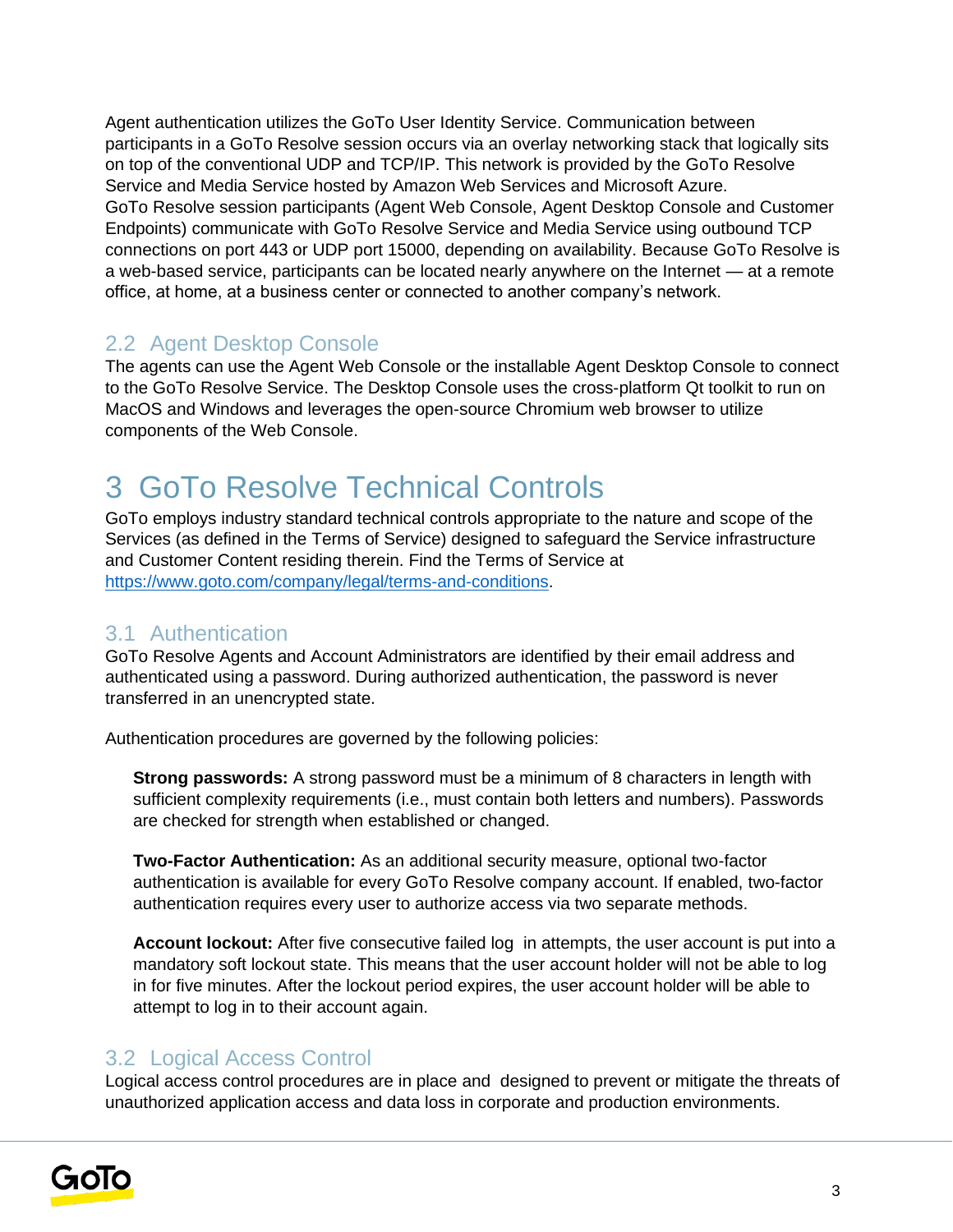Employees are granted minimum (or "least privilege") access to specified GoTo systems, applications, networks, and devices as needed. Further, user privileges are segregated based on functional role and environment.

Users authorized to access GoTo Resolve product components may include GoTo's authorized technical staff (e.g., Technical Operations and Engineering DevOps), customer administrators or end-users of the product. Production servers are only available through the Operations virtual private network (VPN). Furthermore, the production servers are protected by Role-Based Access Control to prevent unauthorized access. Cloud-based production components are available through SSU (Self Service Unix) authentication.

#### 3.2.1 Zero-Trust Access Control

In this model, the GoTo Resolve Services are not trusted, they serve only as a channel to forward Commands to Customer Endpoints. Authorization is based on industry standard cryptography. Each Agent has an asymmetric private-public key pair, where the private key is used to sign Commands, and is only known by the Agent (not known by GoTo Resolve Services or Customer Endpoint). The public key is deployed to each Customer Endpoint and used to verify the signature of each Command, received from the Agent. Therefore, the Customer Endpoints do not trust GoTo Resolve Services, but trust only the Agent.

All cryptography operations use industry standard and secure algorithms (for example EC-DSA, SHA-256/512, HMAC-SHA-256, AES-256-GCM, PBKDF2). These cryptosystems and ciphers are handled by the operating system or the OpenSSL library. In the case of the Web Console, the browser of the end user provides native functions to generate or manipulate data securely.

## 3.3 Permission-Based Access Control

### 3.3.1 Attended Session

An essential part of GoTo Resolve's security is its permission-based access control model designed to protect access to the Customer's computer and data. During customer-attended live support sessions, the customer is prompted for permission before initiation of any screen sharing, remote control or transfer of files.

Once remote control and screen sharing have been authorized during an Attended Session, the Customer can watch everything the Agent does. Further, the service is designed to allow the Customer to easily take back control or terminate the session at any time.

### 3.3.2 Unattended Session

Unattended support requires the Unattended Customer App to be installed on the Customer's device. It can be set up in one of two ways: In-Session Setup (during an Attended Session) or using an Out-of-Session Installer; both of which require Customer approval.

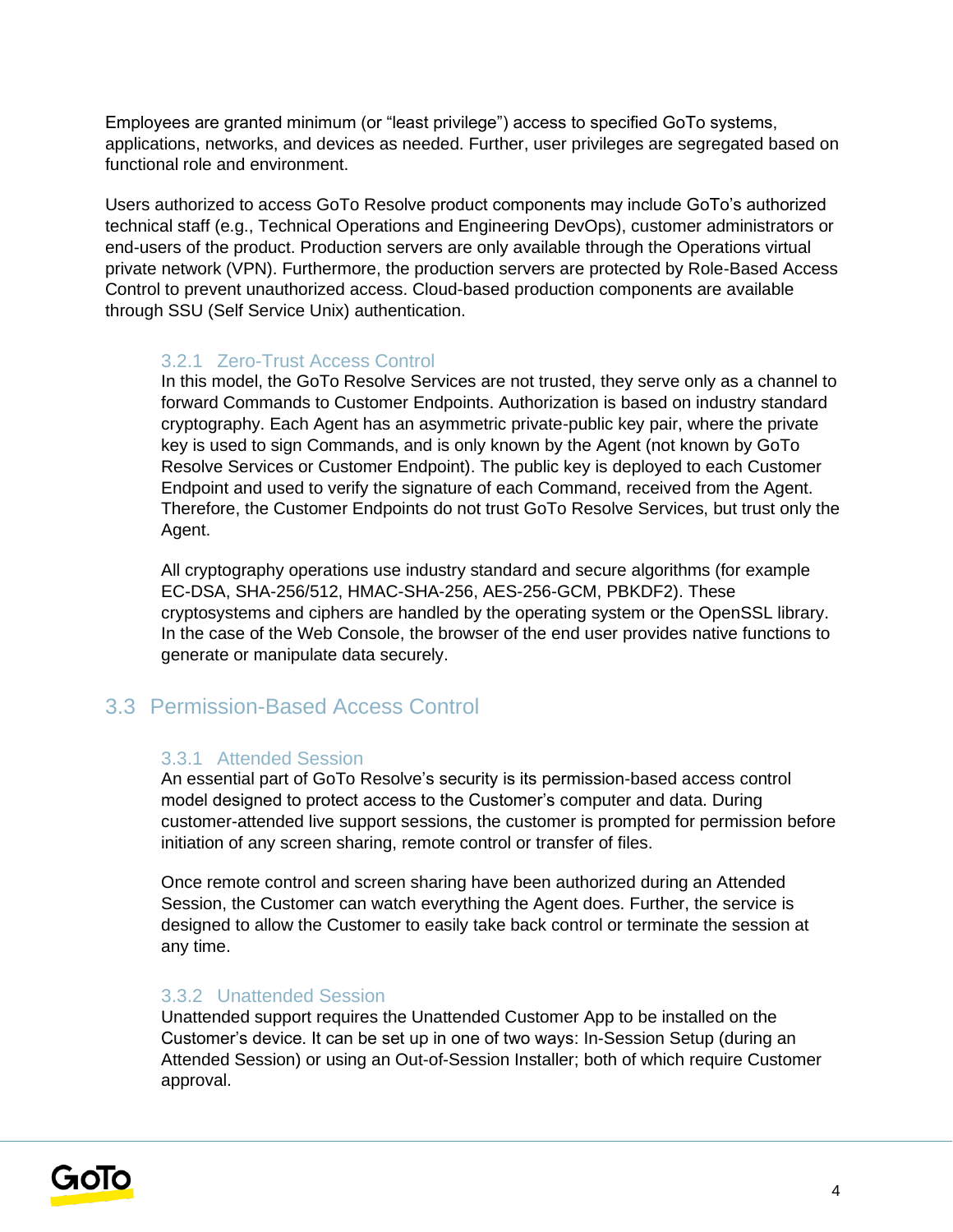**In-Session Setup:** once the Customer and Agent have entered an Attended Session, the Agent may request extra permission to install the Unattended Customer App. The Customer is prompted for approval and must give explicit authorization.

**Out-of-Session Installer:** After securely logging in to the GoTo Resolve website or desktop application, the Agent can download an installer, which allows installation of the Unattended Customer App on any Windows PC or Mac for which the Agent has administrator access.

#### 3.3.3 In-Session Security

GoTo Resolve is not designed to override local security controls on the Customer's computer. Specifically, if the Customer returns to the machine while an Unattended Session is in progress, they may end the session at any time and can permanently revoke the Agent 's unattended support privileges.

### 3.4 Role-Based Access Control

GoTo Resolve provides access to a variety of resources and services using a role-based access control system that is enforced by the various service delivery components. The following roles are defined:

**Account Administrator**: GoTo Resolve user with full administrator privileges to perform administrative functions pertaining to Agents. Account administrators can create, modify and delete Agent accounts and modify subscription data.

**Agent**: GoTo Resolve user. The agent can initiate GoTo Resolve Sessions in order to provide technical assistance to Customers via remote view, remote control or camera share.

**Customer**: Unauthenticated person requesting support from the Agent. The Customer can close sessions and must grant permissions for the Agent to access their device.

### 3.5 Perimeter Defense and Intrusion Detection

GoTo employs industry standard perimeter protection tools, techniques and services that are designed to prevent unauthorized network traffic from entering its product infrastructure. The GoTo network features externally facing firewalls and internal network segmentation. Cloud resources also utilize host-based firewalls.

### 3.6 Data Segregation

GoTo leverages a multi-tenant architecture, logically separated at the database level, based on a user's or organization's GoTo account. Only authenticated parties are granted access to relevant accounts.

### 3.7 Physical Security

Since the whole infrastructure is deployed to public cloud providers, physical security is not a concern for GoTo.

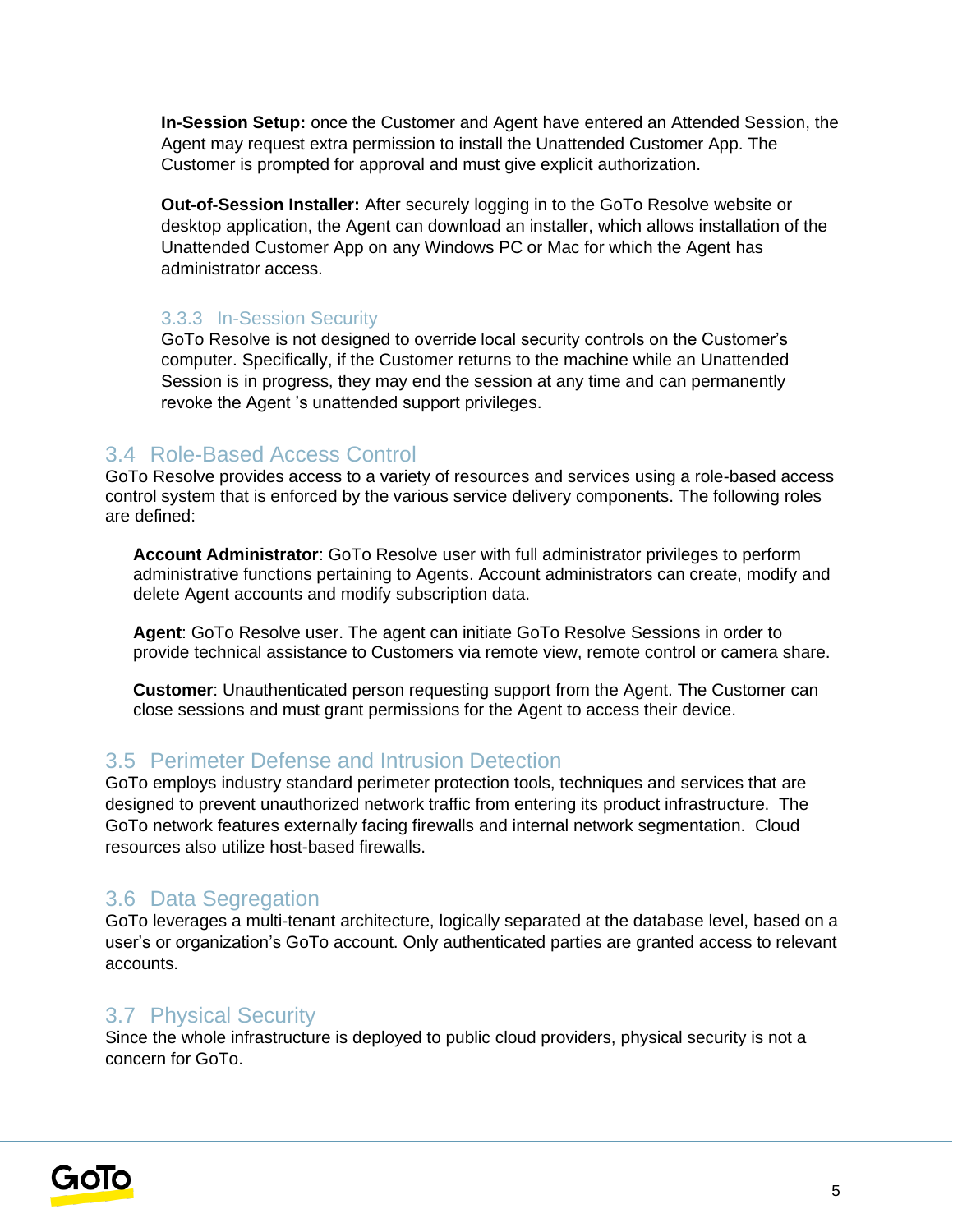### 3.8 Data Backup, Disaster Recovery, Availability

GoTo's architecture is designed to perform replication in near-real-time to geographically diverse locations. Databases are backed up using a rolling incremental backup strategy. In the event of a disaster or total site failure in any one of the multiple active locations, the remaining locations are designed to balance the application load. Disaster recovery related to these systems is tested periodically.

### 3.9 Encryption

GoTo maintains a cryptographic standard that aligns with recommendations from industry groups, government publications, and other reputable standards groups. The cryptographic standard is periodically reviewed, and selected technologies and ciphers may be updated in accordance with the assessed risk and market acceptance of new standards. Key points regarding encryption in GoTo Resolve include:

- GoTo Resolve Session data is protected with Transport Layer Security (TLS) 1.2 and 256-bit AES encryption in transit.
- Session keys are generated server-side by the agent and remain there to be able to connect the customer to the agent. The service is designed to ensure that these keys are never exposed or visible to the public.
- Encrypted media communication between the customer and the agent in GoTo Resolve occurs via a custom media service solution.
- Endpoints within the public GoTo Resolve infrastructure use TLS connections.

#### 3.9.1 In-Transit Encryption

To further safeguard Customer Content (as the term is defined in the Terms of Service) while in transit, GoTo uses current TLS protocols and associated cipher suites. Customer Endpoint and backend communication are encrypted via the OpenSSL library. Communications security controls based on strong cryptography are implemented on the TCP layer via TLS standard solutions.

Strong authentication measures are utilized in order to help reduce the likelihood of would-be attackers masquerading as infrastructure servers or inserting themselves into the middle of support session communications.

To provide protection against eavesdropping, modification or replay attacks, IETFstandard TLS protocols are used to protect all communication between endpoints and our services. Screen-sharing data, keyboard/mouse control data, transferred files, remote diagnostic data and text chat information are encrypted in transit with TLS 1.2 (ECDHE, DHE and RSA for key exchange, RSA for authentication, AES-256 strong ciphers for data encryption with 384-bit SHA-2 HMAC algorithm).

In order to ensure appropriate compatibility and security balance, the GoTo Resolve service also supports inbound connections using most supported TLS cipher suites in TLS 1.2.

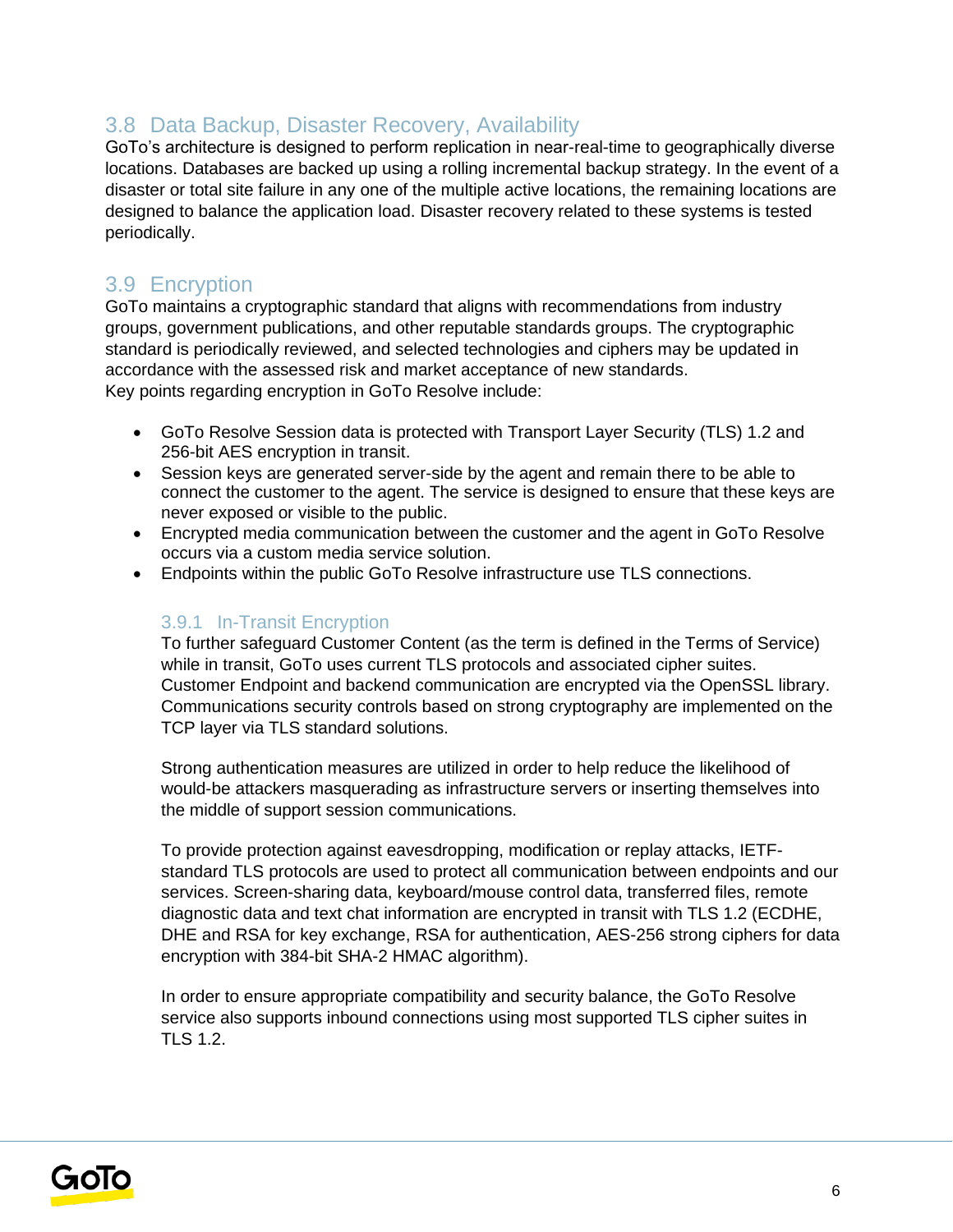GoTo also advises that agents configure their browsers to use strong cryptography by default whenever possible, in order to increase technical safeguards on the agent's machine, and to always install the latest operating system and browser security patches.

When connections are established to the GoTo Resolve website and between GoTo Resolve components, GoTo servers authenticate themselves to clients using public key certificates signed by DigiCert or GlobalSign Global Root CA. Server-to-server APIs are accessible only within GoTo's private network behind robust firewalls.

#### 3.9.2 TCP Layer Security

Internet Engineering Task Force (IETF)-standard TLS protocols are used to protect communication between public endpoints.

For their own protection, GoTo recommends that customers configure their browsers to use strong cryptography by default whenever possible, and to ensure that operating system and browser security patches are kept up to date.

#### 3.9.3 Customer Endpoint Protection

Customer Desktop Apps and Unattended Customer Apps must be compatible with a wide variety of desktop environments. GoTo Resolve accomplishes this using an executable download that employs strong cryptographic measures.

The Customer Desktop Apps and Unattended Customer Apps are downloaded to the Customer PC as a digitally signed installer. This helps protect the Customer from inadvertently installing a Trojan or other malware posing as GoTo Resolve software. The endpoint softwares are composed of several digitally signed executables and dynamically linked libraries. GoTo follows appropriate quality control and configuration management procedures during development and deployment to enhance software safety.

### 3.10 Vulnerability Management

Ensuring the safety and protection of GoTo's customer's Content and systems is top priority. GoTo implements various security measures throughout the lifecycle of all its products. Security aspects are considered and taken into account during development and operations of GoTo Resolve.

Dynamic and static application vulnerability testing, as well as Security assessment testing activities for targeted environments, are also performed periodically. Relevant vulnerabilities are also communicated and managed with monthly and quarterly reports provided to development teams and management.

#### 3.10.1 Security Team

GoTo's Security team continuously monitors product development and operations in close collaboration with the product engineers in order to keep GoTo Resolve secure and prevent or reduce the likelihood for possible risks.

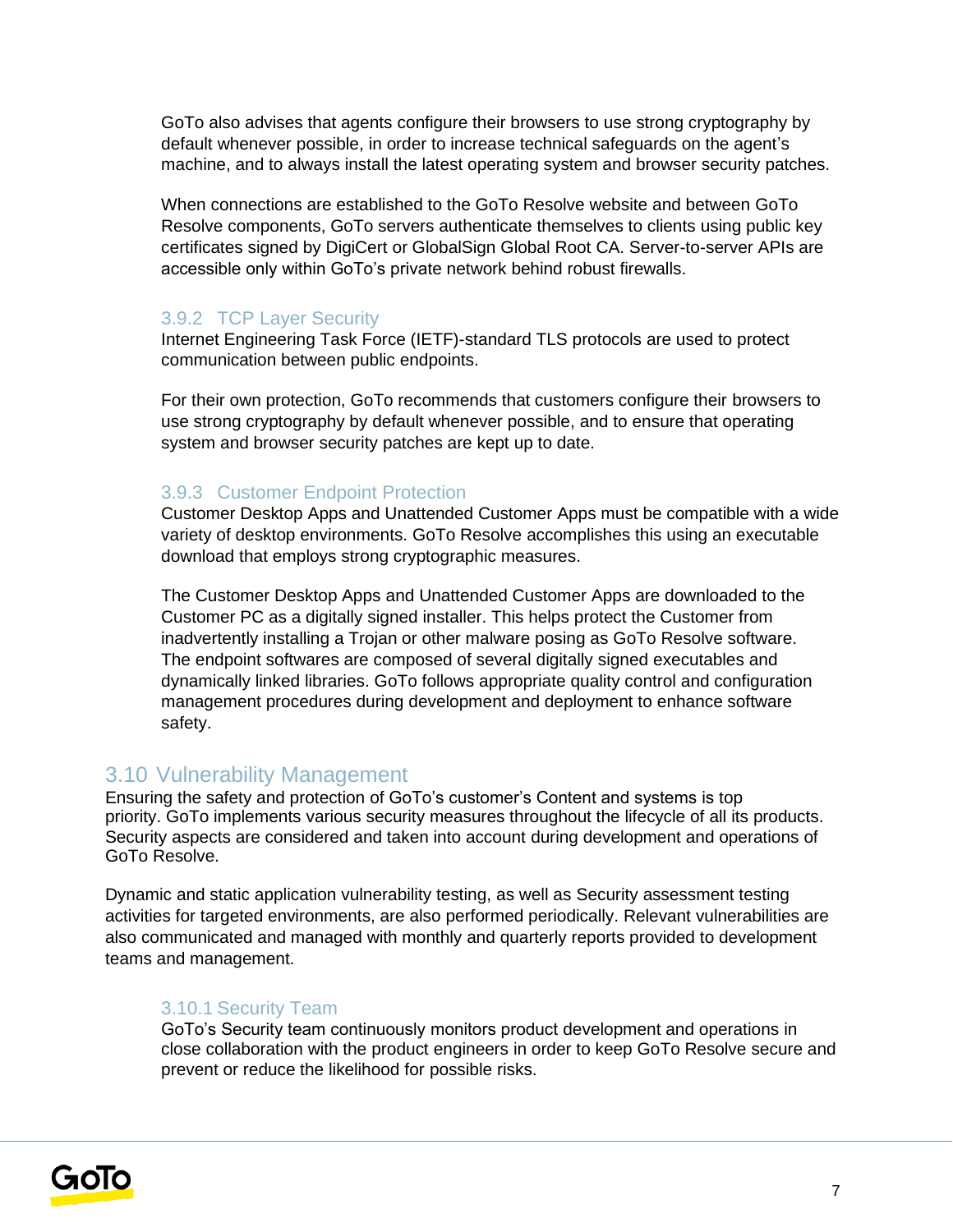### 3.10.2 Internal and External Audits

GoTo's internal audit process includes regular security assessments at both the infrastructure and software level. Our internal audits are complemented by various independent external assessments to ensure that we maintain industry standards.

### 3.11 Logging and Alerting

GoTo collects identified anomalous or suspicious traffic into relevant security logs in applicable production systems.

## 4 Organizational Controls

GoTo maintains a comprehensive set of organizational and administrative controls to protect the security and privacy posture of the GoTo Resolve product.

### 4.1 Security Policies and Procedures

GoTo maintains a comprehensive set of security policies and procedures aligned with business goals, compliance programs and overall corporate governance. These policies and procedures are periodically reviewed and updated as necessary to ensure ongoing compliance.

### 4.2 Standards Compliance

GoTo complies with applicable legal, financial, data privacy, and regulatory requirements, and conforms with the following compliance certification(s) and external audit report(s):

- TRUSTe Enterprise Privacy & Data Governance Practices Certification to address operational privacy and data protection controls that are aligned with key privacy laws and recognized privacy frameworks. To learn more, please visit our [blog post.](https://www.goto.com/blog/logmein-furthers-commitment-to-data-privacy-with-truste-enterprise-privacy-certification-seal)
- International Organization for Standardization ISO/IEC 27001:2013 Information Security Management System (ISMS) Certification
- American Institute of Certified Public Accountants (AICPA) Service Organization Control (SOC) 2 Type II attestation report incl. BSI Cloud Computing Catalogue (C5)
- American Institute of Certified Public Accountants (AICPA) Service Organization Control (SOC) 3 Type II attestation report
- Payment Card Industry Data Security Standard (PCI DSS) compliance for GoTo's eCommerce and payment environments
- Internal controls assessment as required under a Public Company Accounting Oversight Board (PCAOB) annual financial statements audit

### 4.3 Security Operations and Incident Management

GoTo's Security Operations Center (SOC) is staffed by the Security Operations team and is responsible for detecting and responding to security events. The SOC uses security sensors and analysis systems to identify potential issues and has developed an Incident Response Plan that dictates appropriate responses.

The Incident Response Plan is aligned with GoTo's critical communication processes, the Information Security Incident Management Policy, as well as associated standard operating

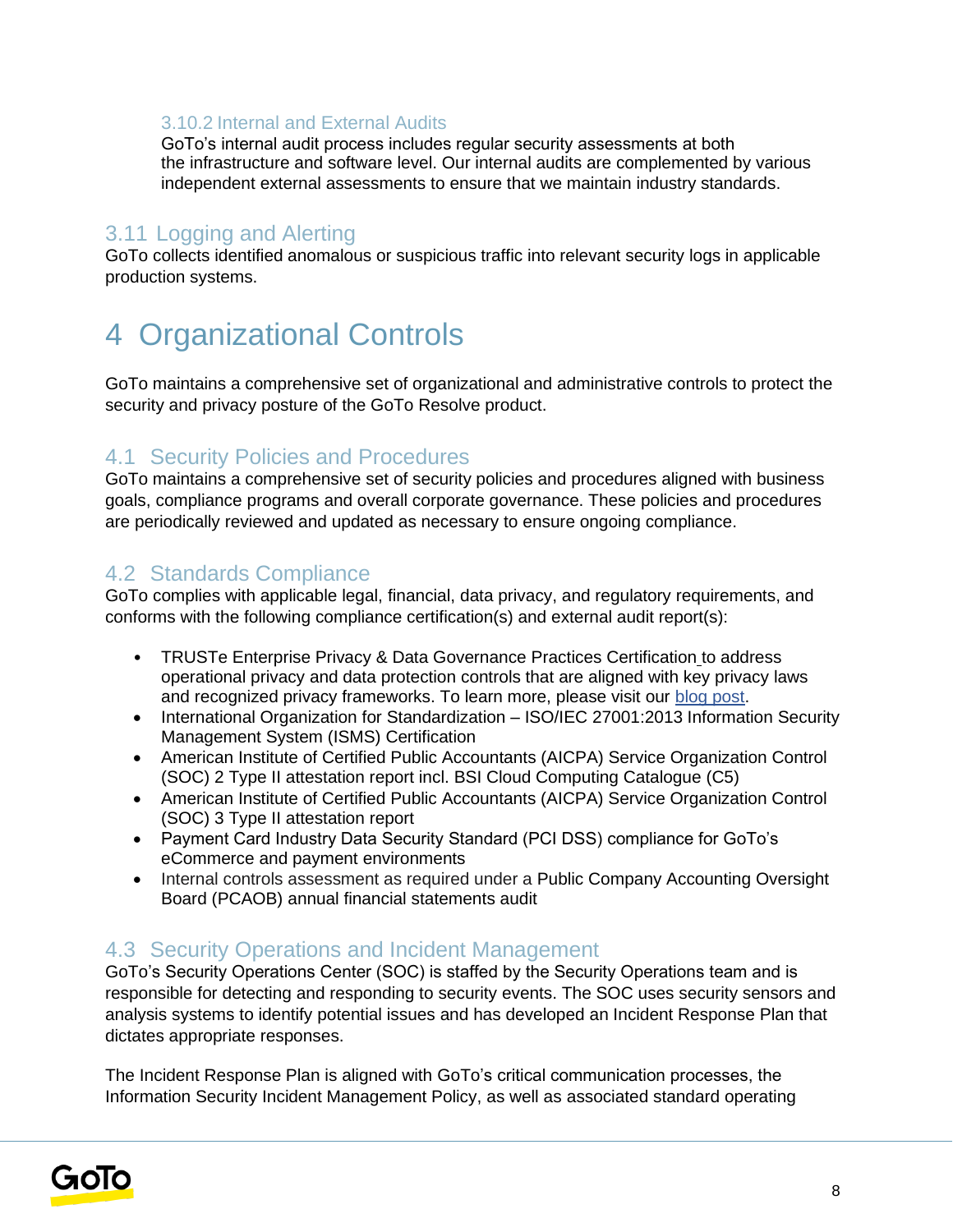procedures. It is designed to manage, identify and resolve suspected or identified security events across its systems and Services, including GoTo Resolve. Per the Incident Response Plan, technical personnel are in place to identify potential information security-related events and vulnerabilities and to escalate any suspected or confirmed events to management, where appropriate. Employees can report security incidents via email, phone and/or ticket in accordance with the process documented on the GoTo intranet site. All identified or suspected events are documented and escalated via standardized event tickets and triaged based upon criticality.

## 4.4 Application Security

GoTo's application security program is based on the Microsoft Security Development Lifecycle (SDL) to secure product code. The core elements of this program are manual code reviews, threat modeling, static code analysis, dynamic analysis against running applications and system hardening.

## 4.5 Personnel Security

Background checks, to the extent permitted by applicable law and as appropriate for the position, are performed globally on new employees prior to the date of hire. Results are maintained within an employee's job record. Background check criteria will vary depending upon the laws, job responsibility and leadership level of the potential employee and are subject to the common and acceptable practices of the applicable country.

### 4.6 Security Awareness and Training Programs

New hires are informed of security policies and the GoTo Code of Conduct and Business Ethics at orientation. This mandatory annual security and privacy training is provided to relevant personnel and managed by Talent Development with support from the Security Team.

GoTo employees and temporary workers are informed regularly about security and privacy guidelines, procedures, policies and standards through various mediums including new hire onboarding kits, awareness campaigns, webinars with the CISO, a security champion program, and the display of posters and other collateral, rotated at least bi-annually, that illustrate methods for securing data, devices, and facilities.

## 5 Privacy Practices

GoTo takes the privacy of its Customers (which for the purposes of this Section are the subscribers to GoTo Services), and end-users very seriously and is committed to disclosing relevant data handling and management practices in an open and transparent manner.

### 5.1 GDPR

The General Data Protection Regulation (GDPR) is a European Union (EU) law on data protection and privacy for individuals within the European Union. GDPR aims primarily to give control to its citizens and residents over their personal data and to simplify the regulatory environment across the EU. GoTo Resolve is compliant with the applicable provisions of GDPR. For more information, please visit [https://www.goto.com/company/trust/privacy.](https://www.goto.com/company/trust/privacy)

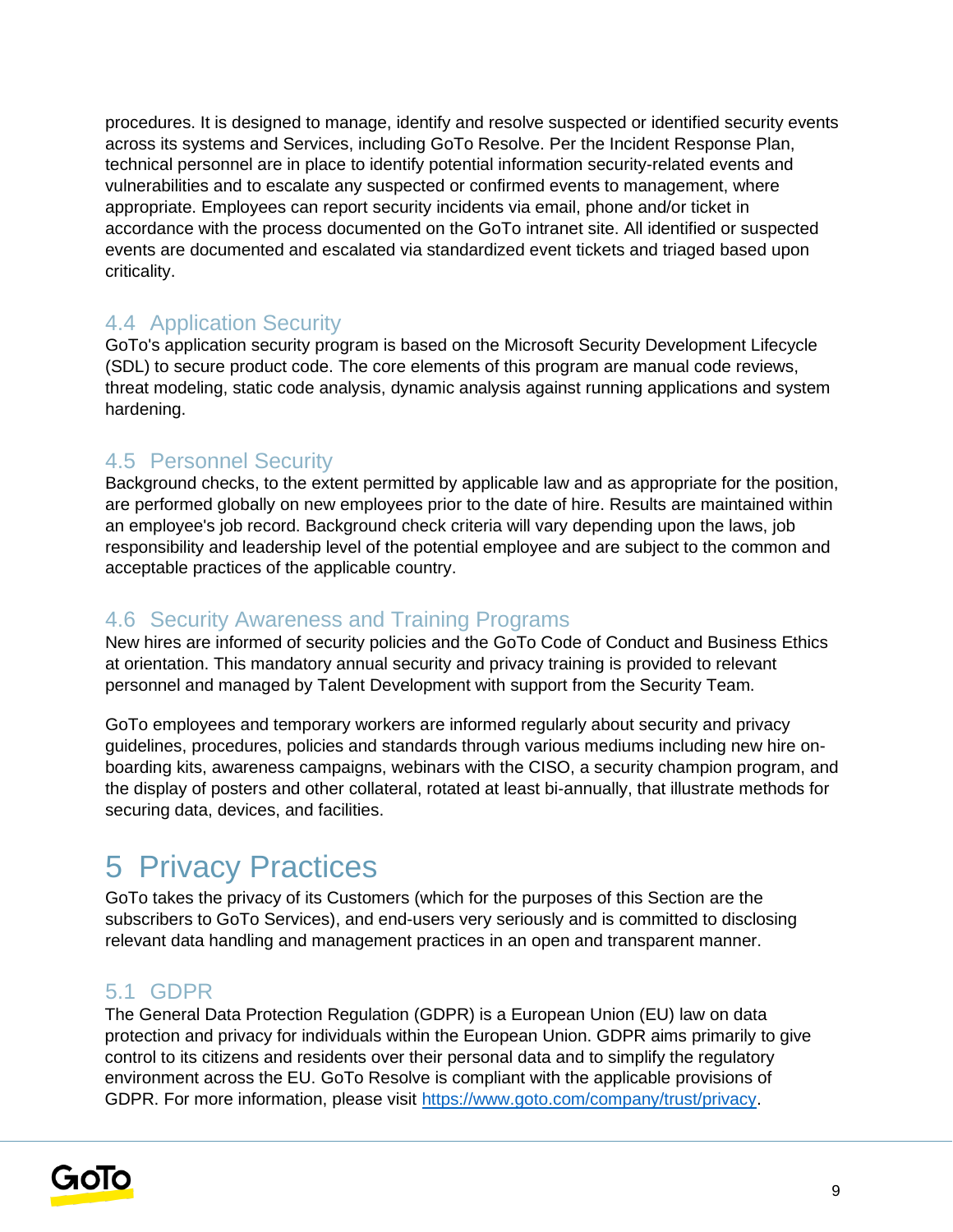### 5.2 CCPA

GoTo hereby represents and warrants that it is in compliance with the California Consumer Privacy Act (CCPA). For more information, please visit [https://www.goto.com/company/trust/privacy.](https://www.goto.com/company/trust/privacy)

### 5.3 Data Protection and Privacy Policy

GoTo is pleased to offer a comprehensive, global [Data Processing Addendum](https://www.goto.com/company/legal) (DPA), available in [English](https://www.docusign.net/Member/PowerFormSigning.aspx?PowerFormId=87db4c61-3929-4ccb-ab58-b202e064c4a1) and [German,](https://www.docusign.net/Member/PowerFormSigning.aspx?PowerFormId=29541afa-3cf0-4d7c-90f8-e971a0866b8e&env=na1) to meet the requirements of the GDPR, CCPA, and beyond and which governs GoTo's processing of Personal Data.

Specifically, our DPA incorporates several GDPR-focused data privacy protections, including: (a) data processing details, sub-processor disclosures, etc. as required under Article 28; (b) EU Standard Contractual Clauses (also known as the EU Model Clauses); and (c) inclusion of GoTo's technical and organizational measures. Additionally, to account for CCPA, we have updated our global DPA to include: (a) revised definitions which are mapped to CCPA; (b) access and deletion rights; and (c) warranties that GoTo will not sell our users' 'personal information.'

For visitors to our webpages, GoTo discloses the types of information it collects and uses to provide, maintain, enhance, and secure its Services in its **Privacy Policy** on the public website. The company may, from time to time, update the Privacy Policy to reflect changes to its information practices and/or changes in applicable law, but will provide notice on its website for any material changes prior to any such change taking effect.

### 5.4 Transfer

GoTo has a robust global data protection program which takes into account applicable laws and supports lawful international transfers under the following frameworks:

#### 5.4.1 Standard Contractual Clauses

The Standard Contractual Clauses (or "SCCs") are standardized contractual terms, recognized and adopted by the European Commission, whose primary purpose are to ensure that any personal data leaving the European Economic Area ("EEA") will be transferred in compliance with EU data-protection law. GoTo has invested in a worldclass data privacy program designed to meet the exacting requirements of the SCCs for the transfer of personal data. GoTo offers customers SCCs, sometimes referred to as EU Model Clauses, that make specific guarantees around transfers of personal data for in-scope GoTo services as part of its global DPA. Execution of the SCCs helps ensure that GoTo customers can freely move data from the EEA to the rest of the world.

#### Supplemental Measures

In addition to the measures specified in these TOMs, GoTo has created the following [FAQ](https://logmeincdn.azureedge.net/legal/international-data-transfers-faq.pdf) designed to outline its supplemental measures utilized to support lawful transfers under Chapter 5 of the GDPR and address and guide any "case-by-case" analyses recommended by the European Court of Justice in conjunction with the SCCs.

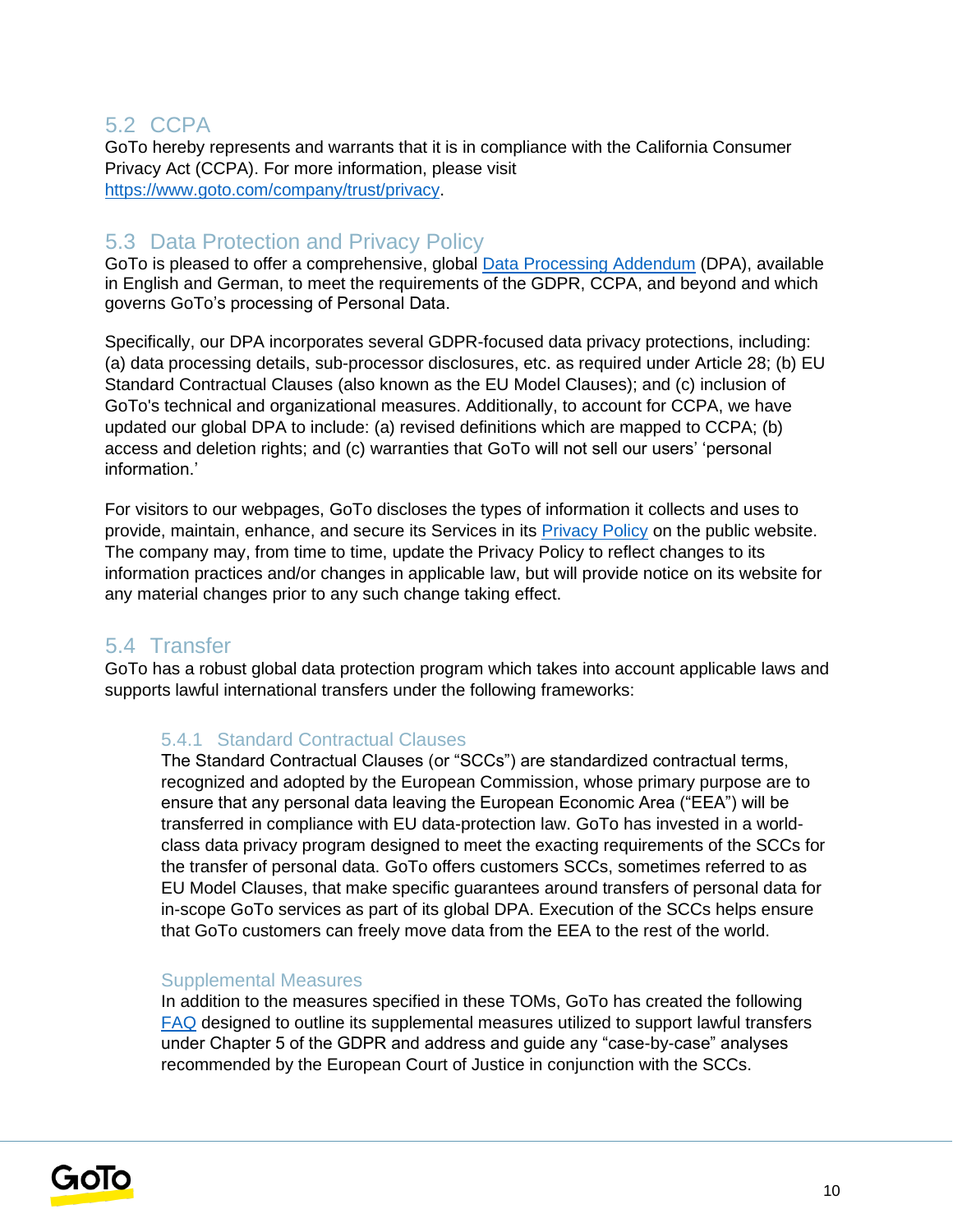### 5.4.2 APEC CBPR and PRP Certifications

GoTo has additionally obtained Asia-Pacific Economic Cooperation ("APEC") Cross-Border Privacy Rules ("CBPR") and Privacy Recognition for Processors ("PRP") certifications. The APEC CBPR and PRP frameworks are the first data regulation frameworks approved for the transfer of personal data across APEC-member countries and were obtained and independently validated through TrustArc, an APEC-approved third-party leader in data protection compliance.

### 5.5 Return and Deletion of Customer Content

Customers may request the return or deletion of their Content through standardized interfaces at any time. If these interfaces are not available or GoTo is otherwise unable to complete the request, GoTo will make a commercially reasonable effort to support the Customer, subject to technical feasibility, in the retrieval or deletion of their Content. Customer Content will be deleted within thirty (30) days of Customer request. Upon expiration or termination of a Customer's account, Customer's Content shall automatically be deleted thirty (30) days after the effective date of the account expiration or termination. Upon written request, GoTo will certify to such Content deletion.

### 5.6 Sensitive Data

While GoTo aims to protect and safeguard all Customer Content, regulatory and contractual limitations require us to restrict the use of GoTo Resolve for certain types of information. Unless Customer has written permission from GoTo, the following data must not be uploaded or generated to GoTo Resolve:

- Government-issued identification numbers and images of identification documents.
- Information related to an individual's health, including, but not limited to, Personal Health Information (PHI) as identified in the U.S. Health Insurance Portability and Accountability Act (HIPAA), as well as other relevant applicable laws and regulations.
- Information related to financial accounts and payment instruments, including but not limited to – credit card data. The only general exception to this provision extends to explicitly identified payment forms and pages that are used by GoTo to collect payment for the Service.
- Any information especially protected by applicable laws and regulation, specifically information about individual's race, ethnicity, religious or political beliefs, organizational memberships, etc.

## 5.7 Tracking and Analytics

GoTo is continuously improving its websites and products using third-party web analytics tools which help GoTo understand how visitors use its websites, desktop tools, and mobile applications, as well as user preferences and problems. For further details please reference the [Privacy Policy](https://www.goto.com/company/legal/privacy)[.](https://www.logmein.com/legal/privacy)

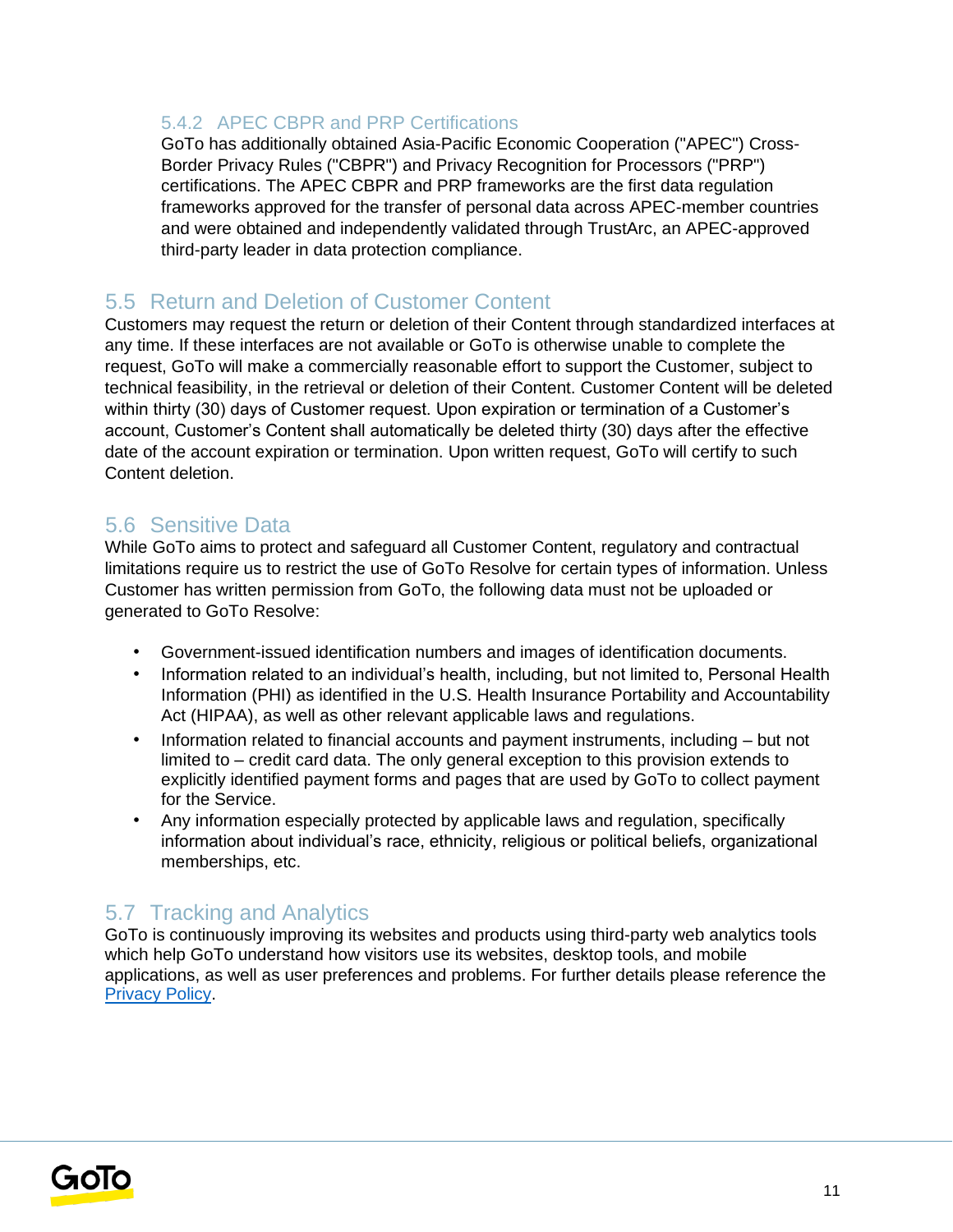## 6 Third Parties

## 6.1 Use of Third Parties

As part of GoTo's internal assessment and processes related to vendor and third-party management, vendor evaluations may be performed by multiple teams depending upon relevancy and applicability. The Security team evaluates vendors that provide information security-based services including the evaluation of third-party hosting facilities. Legal and Procurement may evaluate contracts, Statements of Work (SOW) and service agreements, as necessary per internal processes. Appropriate compliance documentation or reports may be obtained and evaluated at least annually, as deemed appropriate, to ensure the control environment is functioning adequately and any necessary user consideration controls are addressed. In addition, third parties that host or that are granted access to sensitive or confidential data by GoTo are required to sign a written contract outlining the relevant requirements for access to, or storage or handling of, the information (as applicable).

## 6.2 Contract Practices

To ensure business continuity and that appropriate measures are in place to protect the confidentiality and integrity of third-party business processes and data processing, GoTo reviews relevant third party's terms and conditions and either utilizes GoTo-approved procurement templates or negotiates such third-party terms, where deemed necessary.

## 7 Contacting GoTo

Customers can contact GoTo a[t](https://support.logmeininc.com/) [https://support.goto.com](https://support.goto.com/) for general inquiries or privacy@goto.com for privacy-related questions.

## 8 Appendix—Terminology

**Agent:** GoTo Resolve user, who creates GoTo Resolve Sessions to provide technical assistance to Customers via remote view, remote control or camera share.

**Agent Web Console:** web application that runs on the Agent's PC, Mac, Tablet or Chromebook devices in any of the supported browsers (Chrome, Firefox, Safari) and connects to the GoTo Resolve Service. It enables the Agent to create and conduct GoTo Resolve sessions as well as various account management, service management and reporting functions.

**Agent Desktop Console:** desktop application that runs on MacOS and Windows computers and connects to the GoTo Resolve Service and leverages the GoTo Resolve Agent Web Console technology, Qt and the Chromium web engine. Provides the same functionality as the Agent Web Console but in a native look and feel.

**Attended Session:** support session where the Customer is present during the session and can participate in it.